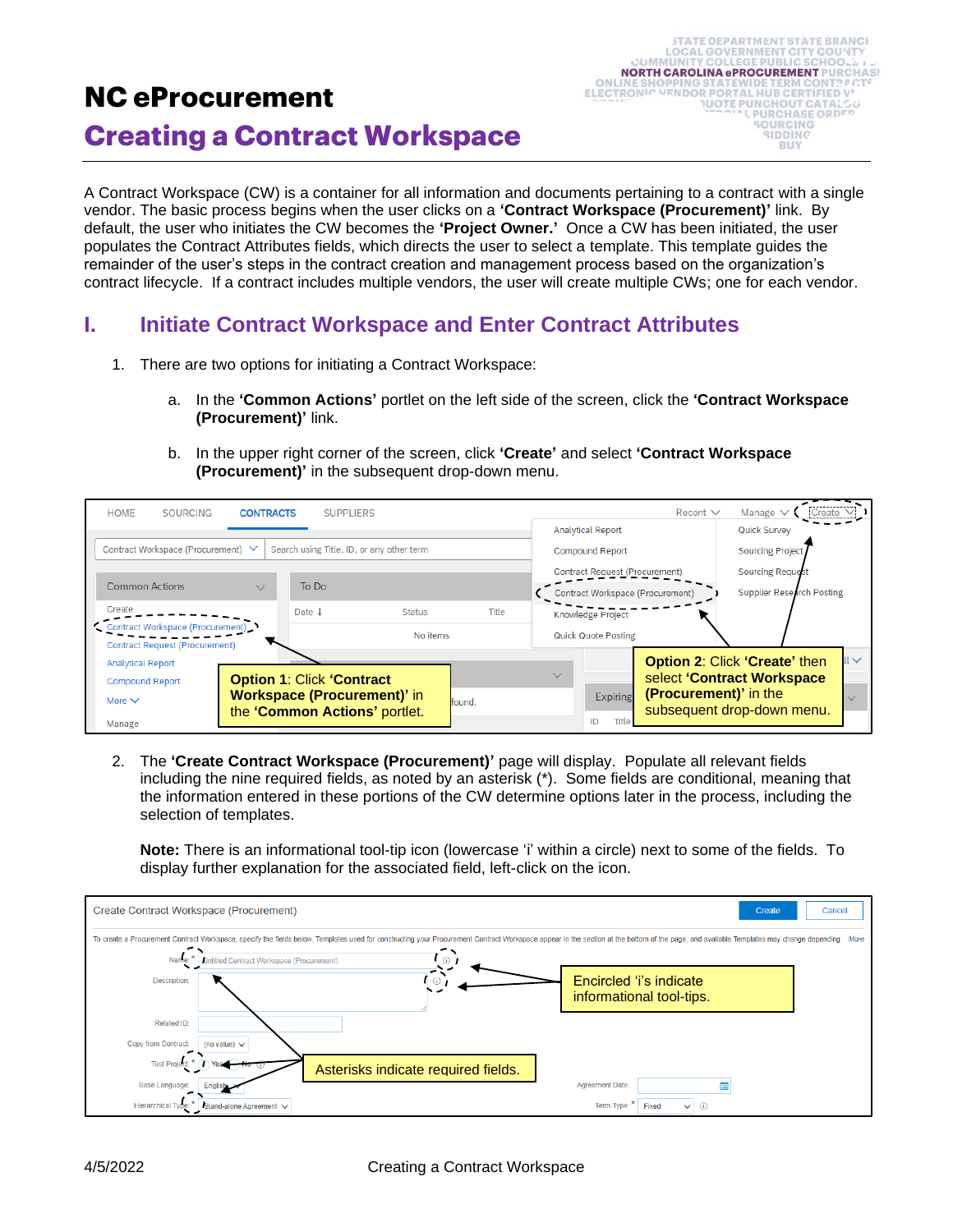- 3. **Name\***: Enter a title for the CW. This title must be a unique value, and if it has already been used, the system will alert the user with an error message.
- 4. **Description\***: Describe the contract being created or loaded.
- 5. **Related ID**: A free-text field used to note IDs or other tracking numbers created outside of the system. If an agency has a Purchase Requisition (PR) number or other unique identifier, they can list it here. This would capture the data related to that identifier and provide reporting. Using the PR number would provide reporting from the buying module to assist in understanding what Purchase Orders have been issued to vendors against the contract.
- 6. **Copy from Contract**: This field defaults to **'(no value),'** but a user may initiate the process of copying a previously-created CW from this drop-down field.
- 7. **Test Project\***: Always select the radio button for **'No'** in this field. The system allows for the creation of test projects for practice or training purposes, but if the **'Yes'** option is selected in error, it cannot be undone once the user clicks **'Create'** at the completion of this screen.
- 8. **Base Language**: This field defaults to **'English,'** the only option available.
- 9. **Hierarchical Type\***: This field defaults to **'Stand-alone Agreement,'** which indicates an independent CW and should remain the selection. The other options are **'Master Agreement,'** which specifies that the CW is related to one or more sub agreement CW's, and **'Sub Agreement,'** which indicates the CW belongs to a master agreement.
- 10. **Supplier**: Select the Supplier entering into the contract. Click the down-arrow at the right of the box and select **'Search more'** in the drop-down menu to access the **'Choose a Supplier'** page. Enter a supplier name, location, or any other term within the default search filter free-text field. Click on the **'+'** icon to add more search filters and click the down-arrow to select the specific field by which to filter if the desired field does not display automatically. Click **'OK'** when the correct Supplier has been located to add them to the CW.

**Note:** Only suppliers with an active registration for NC eProcurement within the NC electronic Vendor Portal (eVP) will return in the search results. If a contract has been negotiated with a supplier who is not active in eVP, the CW can still be created, but it cannot be Published until that supplier has an active NC eProcurement registration within eVP and has been added to the CW.

**Note:** As a reminder, CW's are for one supplier only. If multiple suppliers are on a contract, the user should create a CW for one of the vendors and then copy it to use as the basis of the CWs for the other vendors.

| Choose a Supplier<br>Welcome to the new Search page. Watch the Tutorial (3 min) to lear |                                                    | Enter search terms<br>in default filter. |                                       |          | OK                                                                            | Cancel<br>$\mathbf x$ |
|-----------------------------------------------------------------------------------------|----------------------------------------------------|------------------------------------------|---------------------------------------|----------|-------------------------------------------------------------------------------|-----------------------|
| Search Filter<br>Search using Name, ID, or any other term                               |                                                    | $\odot$<br>$\Theta$                      |                                       |          | Click 'OK' once the<br>Supplier has been<br>located to add them<br>to the CW. | Options               |
|                                                                                         | Click the ' <sup>+</sup> ' icon to add more Search |                                          |                                       |          | <b>Reset</b>                                                                  | <b>Search</b>         |
| <b>Search Results</b>                                                                   | Filters and click the down-arrow to select a       |                                          | esult(s) found                        |          |                                                                               |                       |
| <b>Organization Name</b>                                                                | different Search Field.                            |                                          |                                       | Supplier | Customer                                                                      |                       |
|                                                                                         |                                                    |                                          | Enter criteria above and click Search |          |                                                                               |                       |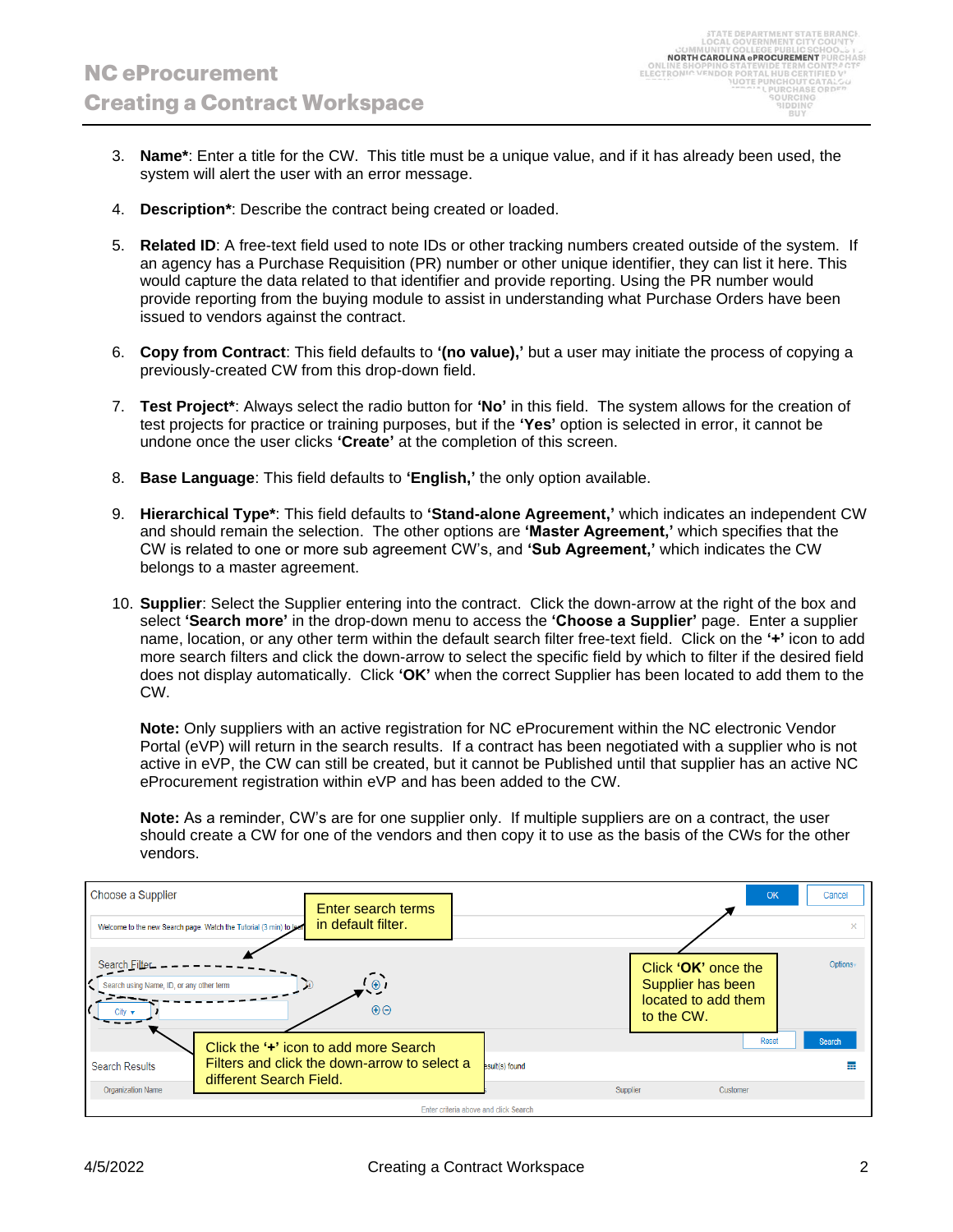- 11. **Contract Amount\***: Enter the dollar value of the contract in U.S. Dollars (USD).
- 12. **Commodity\***: Select the commodity code that best describes the nature of the contracted item(s). Click the down-arrow at the right of the box and select **'Search more'** in the drop-down menu to access the Commodity Code Search page. Users may search by **'Name'** or **'ID.'** After identifying the correct code, check the box next to it and click **'Done'** to add it to the CW. More than one commodity code can be selected per CW if the Contract covers multiple items.

#### **Notes:**

- The commodity codes listed are part of the United Nations Standard Products and Services Code (UNSPSC) commodity code structure. Codes that begin with a '7,' '8,' or '9' correspond to Services.
- UNSPSC codes are organized in groupings of two, four, and six digits, with six-digit codes providing the most detailed description of the item(s). To search for more specific commodity codes in the search results, click on the **Blue Triangle** next to the commodity code description to drill down further.
- The NC eProcurement guide to selecting commodity codes can be found here: [https://eprocurement.nc.gov/training/selecting-commodity-codes.](https://eprocurement.nc.gov/training/selecting-commodity-codes)
- The UNSPSC code search website can also be a helpful resource: [https://www.unspsc.org/search-code.](https://www.unspsc.org/search-code)

| <b>Choose Values for Commodity</b><br>in the search box.         | Enter search terms                                                                               |                                                                                          |  |  |
|------------------------------------------------------------------|--------------------------------------------------------------------------------------------------|------------------------------------------------------------------------------------------|--|--|
| Add to Currently Selected                                        |                                                                                                  | <b>Currently Selected</b>                                                                |  |  |
| Search<br>Name<br>VL.                                            |                                                                                                  | Name t<br>ID                                                                             |  |  |
| Name t                                                           | ID                                                                                               | No items                                                                                 |  |  |
| Agricultural machinery for cleaning and sorting and<br>grading   | 211020                                                                                           |                                                                                          |  |  |
| $\triangleright$ Cleaning Equipment and Supplies                 | Click the <b>Blue Triangle</b> to drill down to see<br>47<br>more detailed Commodity Code search |                                                                                          |  |  |
| Decontamination aids and safety cleaning equipment               | 461824                                                                                           | results.                                                                                 |  |  |
| ▼ Industrial Cleaning Servi                                      | 76                                                                                               | After identifying the correct six-digit                                                  |  |  |
| $\sqrt{\bullet}$ Cleaning and janitorial services                | 7611                                                                                             | Commodity Code(s), check the box to the<br>left of the description and then click 'Done' |  |  |
| Building component cleaning services                             | 761116                                                                                           | to add it to the CW.                                                                     |  |  |
| General building and office cleaning and<br>maintenance services |                                                                                                  |                                                                                          |  |  |
| Transport vehicle cleaning                                       | 761118                                                                                           | <b>Done</b>                                                                              |  |  |
| Decontamination services                                         | 7610                                                                                             |                                                                                          |  |  |

13. **Entity**: Select the entity entering into the contract. Click the down-arrow at the right of the box and select **'Search more'** in the drop-down menu to access the Entity Search page. Users may search by **'Function'** (i.e., Entity name) or **'ID.'** For some entities with multiple levels, it will be necessary to drill down further by clicking on the **Blue Triangle** next to the Entity's name. Once the correct entity has been identified, check the box next to it and click **'Done'** to add it to the CW.

**Note:** It is very important to select the correct **Entity**, as this selection directly impacts the user's options at the template level.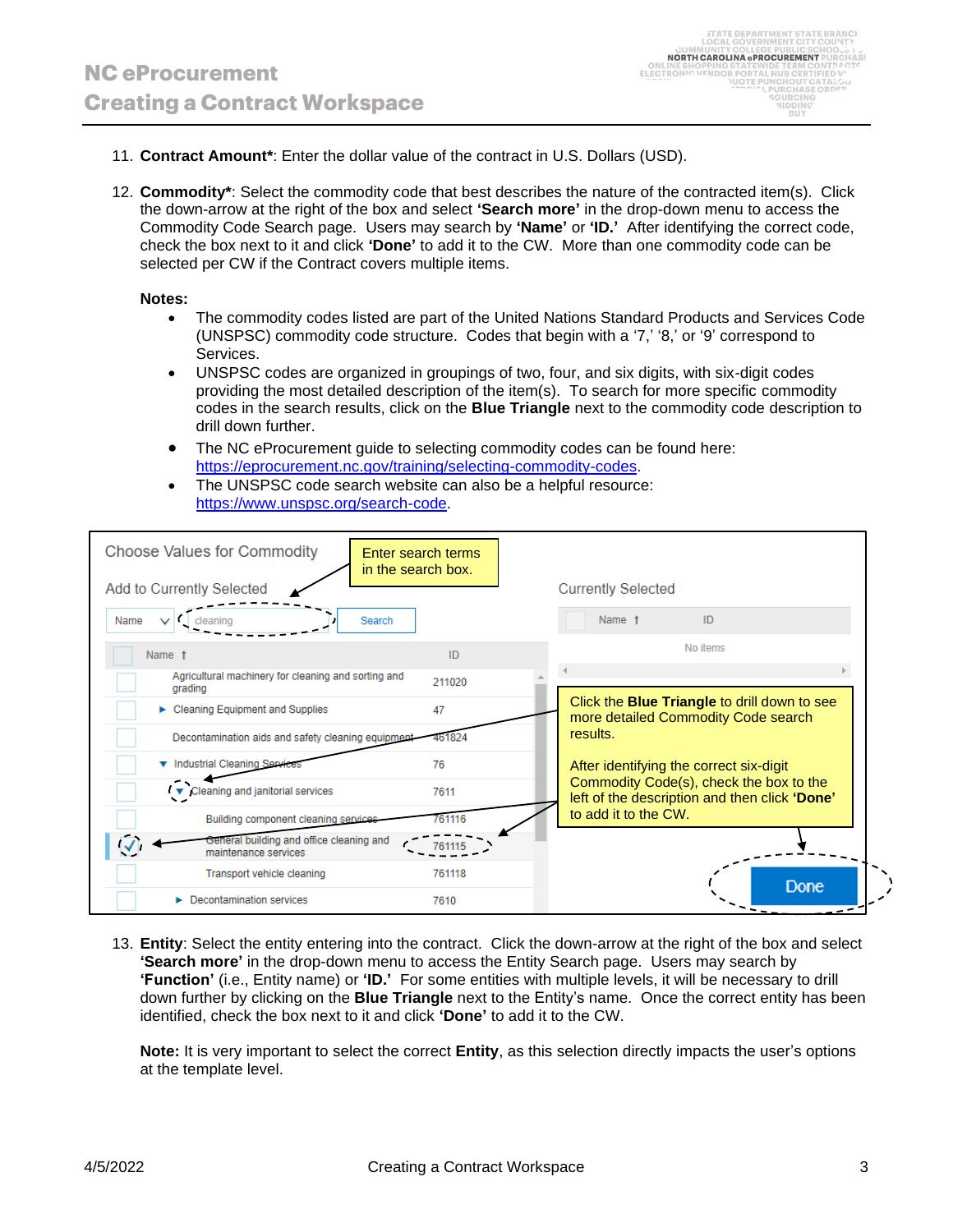| <b>Add to Currently Selected</b>               |              | Currantly Coloctod                                                                  |
|------------------------------------------------|--------------|-------------------------------------------------------------------------------------|
| Function $\vee$                                | Search       | Click the <b>Blue Triangle</b> to drill down to see<br>more detailed Entity options |
| Function <sub>t</sub>                          |              | After identifying the correct Entity, check                                         |
| <b>State Agencies</b>                          | <b>SA00</b>  | the box to the left of the description and                                          |
| Administrative Office of The<br>Courts         | <b>AOCO</b>  | click 'Done' to add it to the CW.                                                   |
| Department of Administration                   | <b>ADMN</b>  |                                                                                     |
| Department of Military and<br>Veterans Affairs | <b>DMVA</b>  |                                                                                     |
| <b>DOA Purchasing</b>                          | <b>ADMNP</b> | Done                                                                                |

- 14. **Predecessor Project**: This field defaults to **'(no value),'** but a user may link the current CW to a previous CW or Sourcing Project from this drop-down field.
- 15. **Contract Type\***: This field defaults to **'No Choice,'** but it is required that the user selects the correct type of contract from the drop-down menu. Four choices are provided, although certain options are not applicable to the user creating the CW.
	- a. **Statewide Term Contract**: Option for use by P&C when creating statewide term contracts.
	- b. **Agency Specific Term Contract**: Option for use by any entity when creating an agency specific term contract. A "term contract" is a contract where a vendor agrees to provide goods and services at set prices, for an agreed Contract Term, and pursuant to specific terms and conditions. No set quantity is provided, but estimates are often given based on forecasted usage. It is also referred to as a "requirements contract" or "indefinite quantity contract."
	- c. **IT Convenience Term Contract**: Option for use by the Department of Information Technology when creating Statewide IT Term Contracts.
	- d. **Agency Contract**: Option for use by any entity when creating a standard contract with defined quantity, pricing, and duration.

**Note:** It is very important to select the correct **Contract Type**, as this selection directly impacts the user's options at the template level.

- 16. **Solicitation Type**: This field defaults to **'No Choice,'** but the user can select either **'Competition'** or **'Waiver of Competition'** from the drop-down menu should those options better describe the nature of the solicitation process for this contract.
- 17. **Statewide Contract ID**: This field only appears after the selection of either **'Statewide Term Contract'** or **'IT Convenience Term Contract'** in the **'Contract Type'** field. Click the down-arrow at the right of the box and select **'Search more'** in the drop-down menu to access the list of statewide contract IDs and select the one for which this contract is being loaded.
- 18. **Agency Contract ID**: This field only appears after the selection of either **'Agency Specific Term Contract'** or **'Agency Contract'** in the **'Contract Type'** field. This free-text field should be populated with the Contract ID the entity uses to label this contract.
- 19. **Bid Number**: This field defaults to **'(no value),'** but the user can choose to add the Interactive Purchasing System (IPS) Bid Number assigned to the official competitive bidding event should one have occurred. Click the down-arrow at the right of the box and select **'Search more'** in the drop-down menu to access the Bid Number Search page. Users may search by **'Bid Number'** or **'Bid Description.'** Values will be added from IPS on a nightly basis.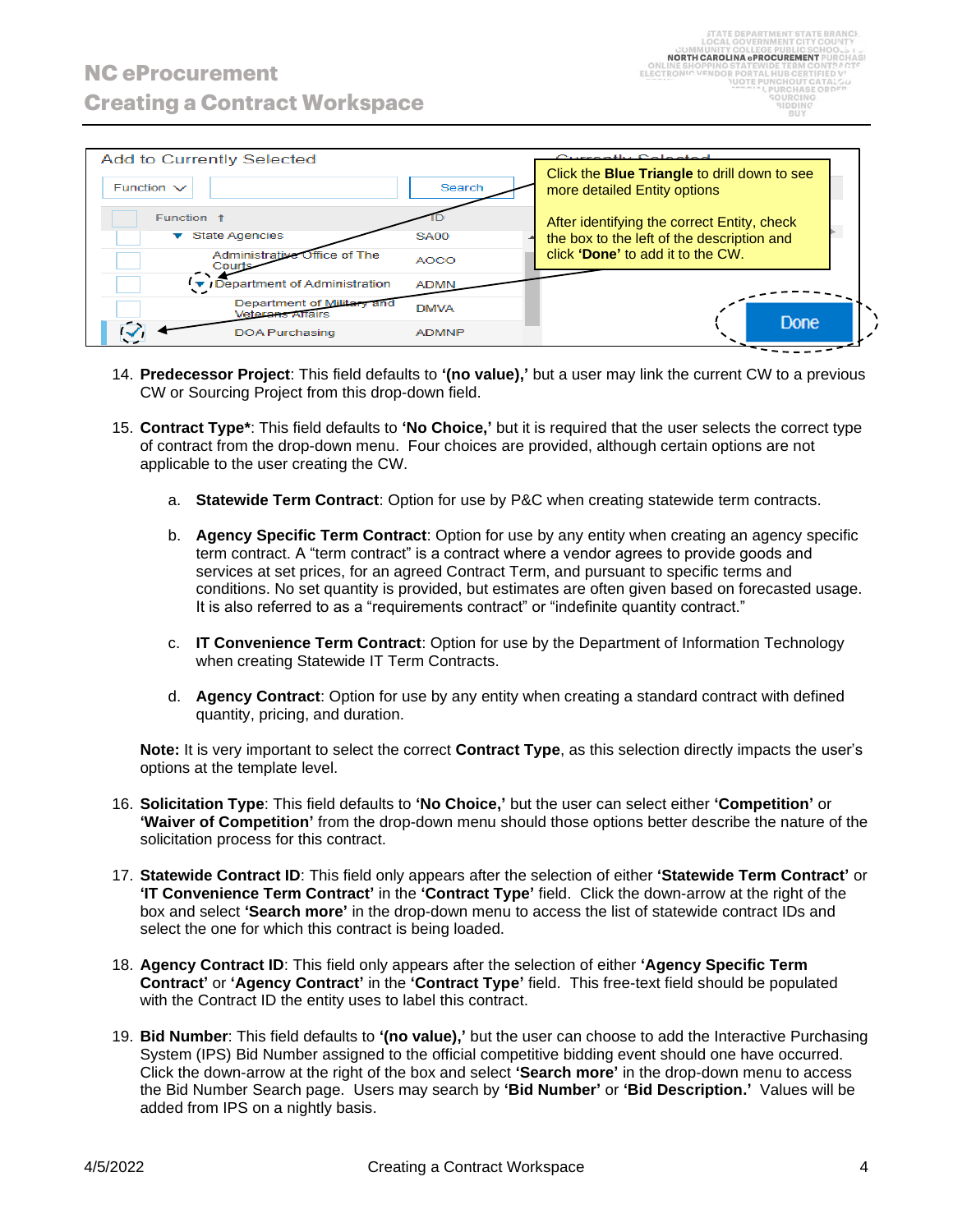- 20. **Agreement Date**: The date that the contract was awarded to the Supplier. Use the date-picker or type the date in the correct format (MM/DD/YYYY). Selecting past dates is acceptable.
- 21. **Effective Date\***: The date that the contract goes into effect. Use the date-picker or type the date in the correct format (MM/DD/YYYY). Selecting past dates is acceptable if the user is loading an alreadyexisting contract. If this date is in the future when the CW is published, the status will be **'Pending'** until the date is reached and the status changes to **'Published.'**
- 22. **Expiration Date\***: The date that the contract expires and is no longer valid. Use the date-picker or type the date in the correct format (MM/DD/YYYY).
- 23. **Notice Period(in days)**: Enter the number of days prior to the **Expiration Date** that the user wishes to begin receiving reminder email notifications about the contract's upcoming expiration. The suggested entry for this field is 120 days, but the user may choose any number of days. By default, the **Project Owner** receives the notifications, but other recipients may be added in the **'Notice Email Notification'** area within a different part of the CW.

| <b>Create Contract Workspace (Procurement)</b> | Create                                                                                                                                                                  | Cancel       |                                   |   |   |         |
|------------------------------------------------|-------------------------------------------------------------------------------------------------------------------------------------------------------------------------|--------------|-----------------------------------|---|---|---------|
|                                                | To create a Procurement Contract Workspace, specify the fields below. Templates used for constructing your Procurement Contract Workspace appear in the section at More |              |                                   |   |   |         |
| Name: *                                        | Untitled Contract Workspace (Procurement)                                                                                                                               |              | $\odot$                           |   |   |         |
| Description:                                   | ៴∥<br>$-$ size $-$                                                                                                                                                      | $-$ font $-$ | $\blacksquare$ A 21 $\varnothing$ | ⊙ |   |         |
|                                                |                                                                                                                                                                         |              |                                   |   |   |         |
|                                                |                                                                                                                                                                         |              |                                   |   |   |         |
| Related ID:                                    |                                                                                                                                                                         |              |                                   |   |   |         |
| Copy from Contract:                            | (no value)<br>v                                                                                                                                                         |              |                                   |   |   |         |
| Test Project: *                                | No ①<br>Yes                                                                                                                                                             |              |                                   |   |   |         |
| Base Language:                                 | English<br>$\checkmark$                                                                                                                                                 |              | Agreement Date:                   |   | 簂 |         |
| Hierarchical Type: *                           | Stand-alone Agreement V                                                                                                                                                 |              | Effective Date: *                 |   | 鬛 | (i)     |
| Supplier:                                      | (no value)<br>v                                                                                                                                                         | $^\circledR$ | Expiration Date:                  |   | 簂 | $\circ$ |
| Contract Amount: *                             | USD $\vee$ (i)                                                                                                                                                          |              |                                   |   |   |         |
| Commodity: *                                   | (no value)<br>$\checkmark$                                                                                                                                              |              |                                   |   |   |         |
| Entity:                                        | (no value)<br>$\checkmark$                                                                                                                                              |              |                                   |   |   |         |
| Predecessor Project:                           | (no value)<br>v                                                                                                                                                         |              |                                   |   |   |         |
| Contract Type: *                               | $\odot$<br>No Choice<br>v                                                                                                                                               |              |                                   |   |   |         |
| Solicitation Type:                             | $\odot$<br>No Choice<br>v                                                                                                                                               |              |                                   |   |   |         |
| <b>Bid Number:</b>                             | (no value)<br>$\checkmark$                                                                                                                                              | $\odot$      |                                   |   |   |         |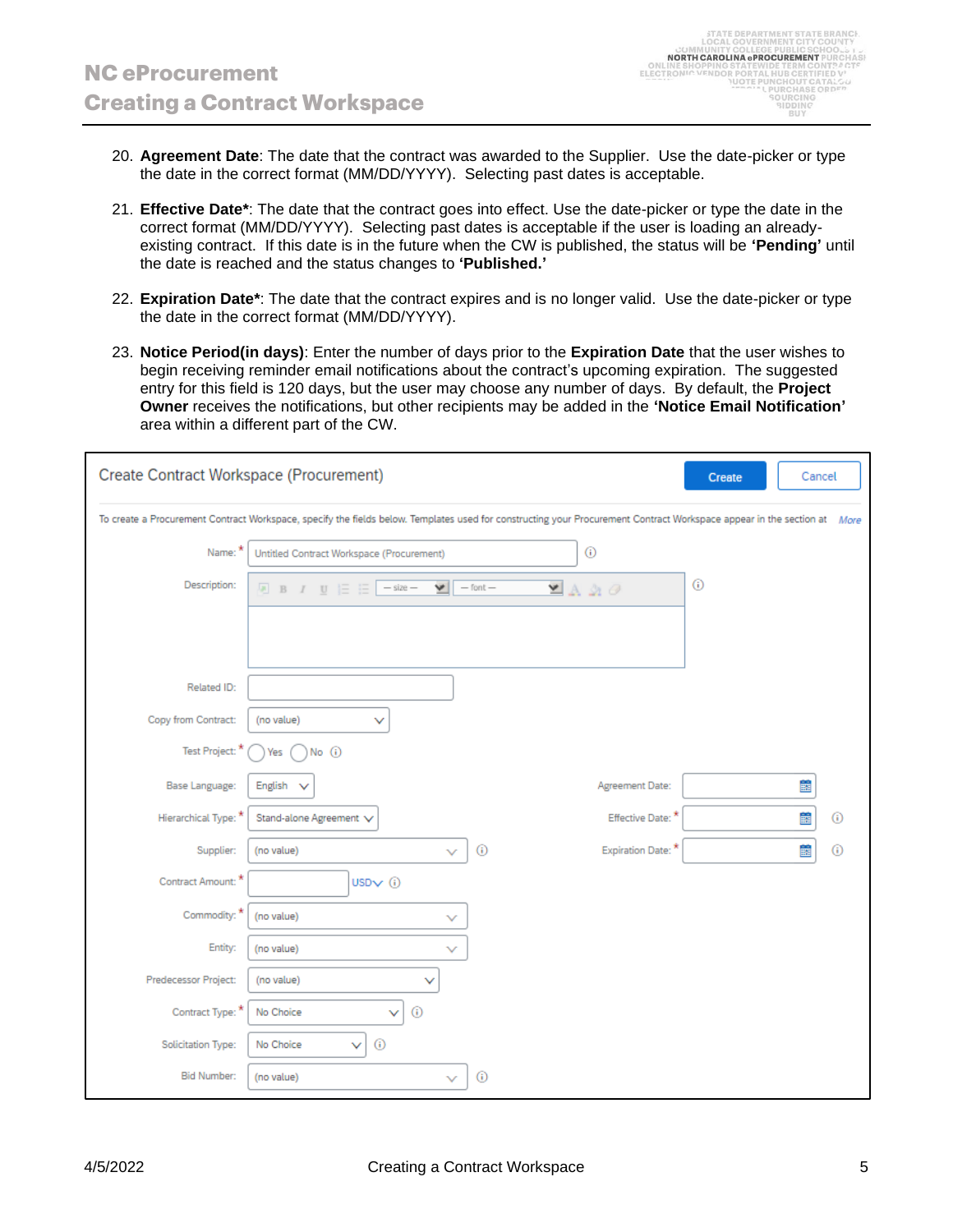### **II. Template Selection**

After filling out the Contract Attributes fields, the user should navigate down the screen to the **'Select a template'** section. The Template options displayed are based upon the selection made in the **'Entity'** field. Once the user selects the correct Template, they will be prompted to answer additional questions that are used to include/exclude different objects in the Contract Workspace (CW).

1. In the **'Select a template'** section of the **'Create Contract Workspace (Procurement)'** page, click the radio button next to the appropriate template for the contract being created. The possible options include **'Statewide Term Contract Process,' Statewide IT Procurement Process,'** and **'Agency Contract Process.'**

**Note: 'Legacy Migration Template'** is always the default selection. It is imperative that the user select one of the other options listed above that only display once a value for **'Entity'** has been selected.

2. The selection of the '**Statewide Term Contract Process'** prompts the user to answer **'Is this a Contract for Goods or for Services?'** Select either **'Goods'** or **'Services'** from the drop-down depending on the nature of the contract.



3. The selection of the **'Statewide IT Procurement Process'** option prompts the user to answer: **'Is this contract for Goods or for Services?'** in a drop-down menu. If the answer is **'Services,'** an additional question will display: **'Will Contract Terms for Buying be enforced for this Contract?'** At this time, select **'No,'** as **'Contract Terms'** in this context refers to a feature of the software not yet implemented.

| Select a template                                                                                                                                                                                                       |                                                                                                                                                                                                                                         |         |
|-------------------------------------------------------------------------------------------------------------------------------------------------------------------------------------------------------------------------|-----------------------------------------------------------------------------------------------------------------------------------------------------------------------------------------------------------------------------------------|---------|
| Select the template you want to use, and answer any questions related to it to create your project. How you set the fields in the section above might affect which templates are available.                             |                                                                                                                                                                                                                                         |         |
| <b>Statewide IT Procurement Process</b><br><b>Statewide Term Contract:</b><br>• A contract awarded by SITP as a result of a SITP strategic sourcing event, cooperative agree<br>service for a specified period of time. | When the 'Statewide IT Procurement<br><b>Process' Template is selected and the</b><br>answer to the question is 'Services,' an<br>additional question about 'Contract Terms'<br>will be asked, and the answer should<br>always be 'No.' | ditv or |
| Is this a Contract for Goods or for Services?<br>Services                                                                                                                                                               |                                                                                                                                                                                                                                         |         |
| Will Contract Terms for Buying be enforced for this Contract?<br><b>No</b>                                                                                                                                              |                                                                                                                                                                                                                                         |         |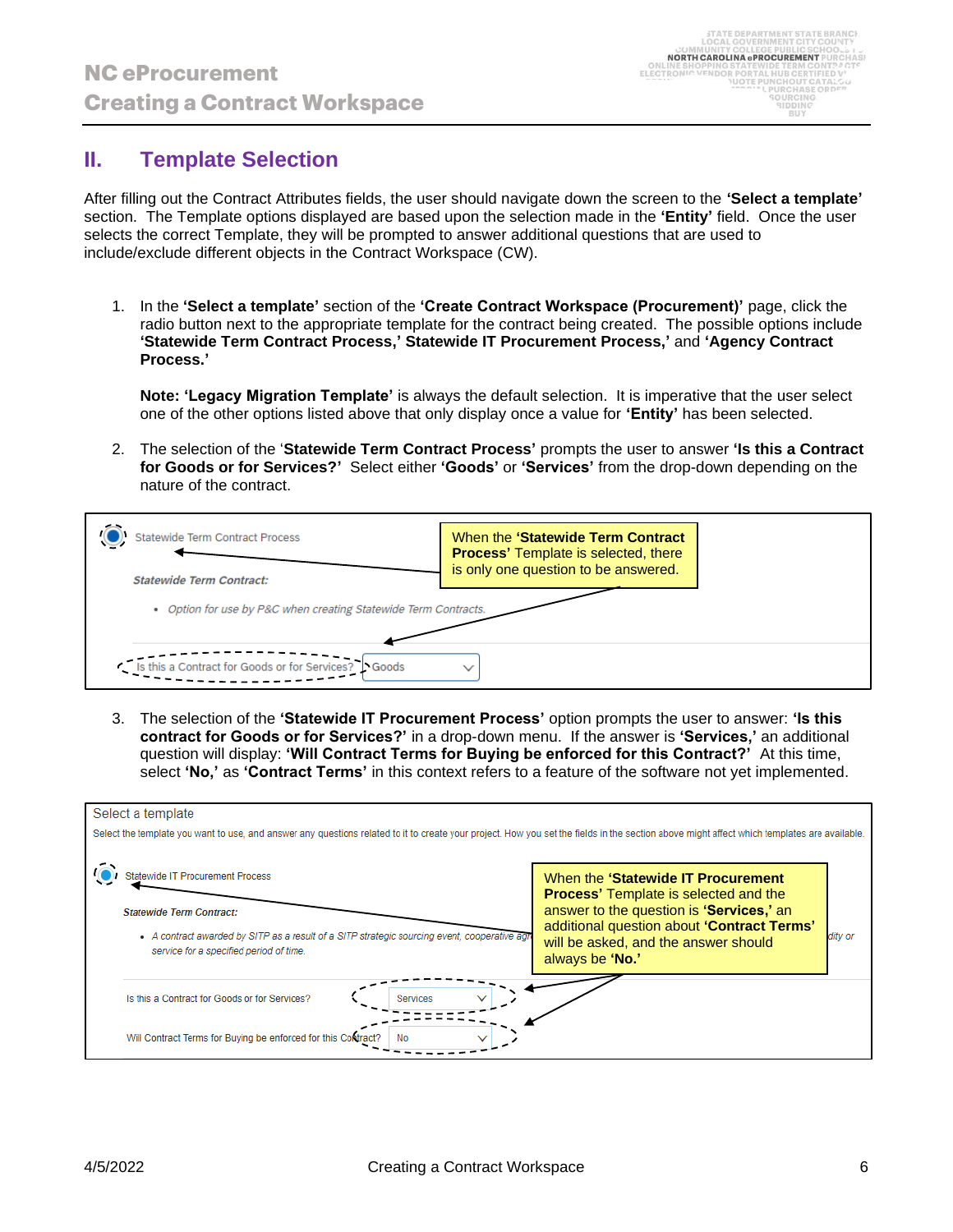- 4. The selection of the **'Agency Contract Process'** option prompts the user to answer two questions in a drop-down menu.
	- a. The first question is **'Is this a Contract for Good or for Services?'** Select either **'Goods'** or **'Services'** from the drop-down depending on the nature of the contract.
	- b. The second question is **'Is this an IT Contract?'** and the two options in the drop-down are **'Yes'** or **'No'.** The wording of this question can be a little deceiving, as it's not asking about the product itself, but whether or not the user employed the assistance of DIT to negotiate the contract, so the answer should be **'Yes'** only if the sourcing went through DIT.
- 5. After selecting the correct template and answering all subsequent questions, click the blue **'Create'** button (at either the top or bottom of the screen – there are two instances of this button). This action saves the CW in the system and assigns it a unique ID number beginning with "CW." The site will now take the user to the **Overview** screen where the user can begin managing the various aspects of the Contract Workspace.

| Agency Contract Process<br><b>Agency Specific Term Contract</b>                                                                                                                                                                                                                                                                                                                                                                                                                                        |                                                                                                                                    |
|--------------------------------------------------------------------------------------------------------------------------------------------------------------------------------------------------------------------------------------------------------------------------------------------------------------------------------------------------------------------------------------------------------------------------------------------------------------------------------------------------------|------------------------------------------------------------------------------------------------------------------------------------|
| . Option for use by any Entity when creating an Agency Specific Term Contract. A "Term Contract" is a contract where a vendor agrees to provide goods and services<br>at set prices, for an agreed Contract Term, and pursuant to specific terms and conditions. No<br>forecasted usage. It is also referred to as a "requirements contract" or "indefinite quantity cor<br><b>Agency Contract:</b><br>. Option for use by any Entity when creating a standard contract with defined quantity, pricing | When the 'Agency Contract Process'<br>Template is selected, the additional<br>question 'Is this an IT Contract?' will be<br>asked. |
| Is this a Contract for Goods or for Services?<br>Services                                                                                                                                                                                                                                                                                                                                                                                                                                              | Once the Template is selected and all<br>questions have been answered, the final<br>step is to click 'Create' to save the CW.      |
| Is this an IT Contract?<br>Nο                                                                                                                                                                                                                                                                                                                                                                                                                                                                          |                                                                                                                                    |
| Legacy Migration Template                                                                                                                                                                                                                                                                                                                                                                                                                                                                              |                                                                                                                                    |
|                                                                                                                                                                                                                                                                                                                                                                                                                                                                                                        | Cancel<br>Create                                                                                                                   |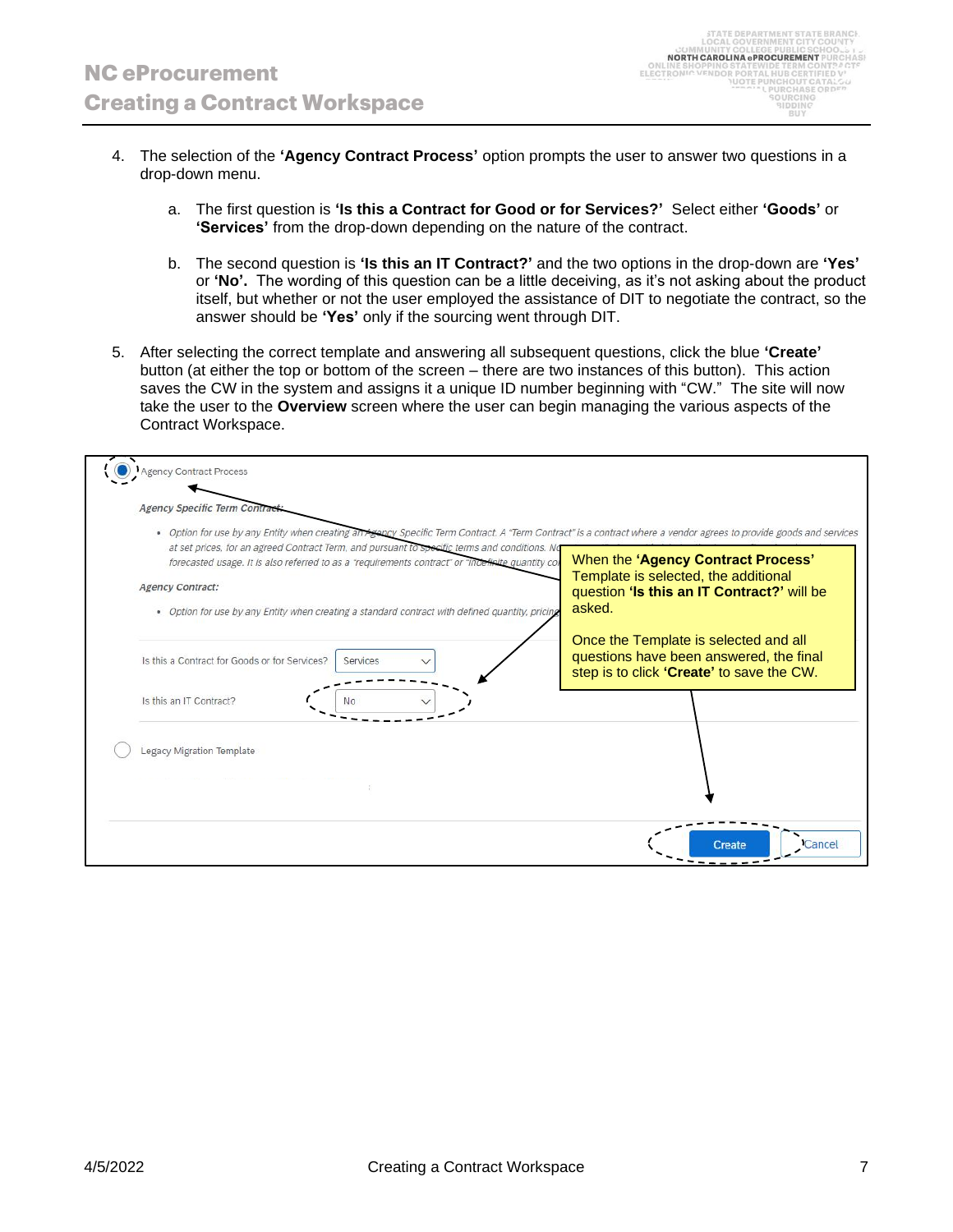### **III. Overview of Tabs**

After clicking **'Create'** on the **'Create Contract Workspace (Procurement)'** page, the Contract Workspace (CW) is saved, and the **Overview** tab is displayed. This screen contains information about the contract captured on the previous **'Create'** page. From this screen, users can access five other tabs for the management of the CW: **'Documents,' 'Tasks,' 'Team,' 'Message Board,'** and **'History.'** At this point, the CW is in **'Draft'** status.

- **'Documents'** tab: Place to manage all contract related documents.
- **'Tasks'** tab: A best practices checklist of the contract lifecycle as suggested by the P&C.
- **'Team'** tab: Contains a list of individuals and groups considered as team members who can take various roles in the CW throughout the contract lifecycle.
- **'Message Board'** tab: An online discussion page where team members can hold conversations in the form of posted messages organized in topics.
- **'History'** tab: A detailed record of all changes to information in the CW over time.
- 1. On the **'Overview'** tab, Scroll down the screen to verify the accuracy of the information populated in the **'Overview,' 'Contract Attributes,'** and **'Contract Term Attributes'** sections of the **Overview** screen.

**'Overview'** contains basic information including **'Contract ID,' 'Entity,'** and **'Description.'**

**'Contract Attributes'** contains information including **'Contract Amount,' 'Supplier,'** and **'Contract Type.'**

**'Contract Term Attributes'** contains information including **'Effective Date,' 'Expiration Date,'** and **'Notice Period(in days).'**

2. To edit any of this information, click on **'Actions'** in the top-right of each section and select **'Edit'** from the drop-down.

| <b>Example Contract Workspace</b> |                           |                           | Access to additional tabs.                                                                       |                                                   | <b>ID CW21496</b>                                                            |                      |
|-----------------------------------|---------------------------|---------------------------|--------------------------------------------------------------------------------------------------|---------------------------------------------------|------------------------------------------------------------------------------|----------------------|
| Contract Workspace (Procurement)  |                           |                           |                                                                                                  |                                                   | Tasks: Incomplete Tasks: 0                                                   |                      |
| Overview<br><b>Documents</b>      | <b>Tasks</b><br>Team      | Message Board             | Histor                                                                                           |                                                   |                                                                              |                      |
| Overview                          |                           |                           | Actions V Process<br><b>Edit Overview</b>                                                        |                                                   | To edit section information,                                                 | <b>All Tasks</b>     |
| Contract ID: CW21496              |                           |                           | <b>View Details</b>                                                                              | click on 'Actions' and<br>select 'Edit Overview.' |                                                                              |                      |
| Contract Status: Draft            |                           | Move                      |                                                                                                  | able 1 for Vendor to Complete $\vee$              |                                                                              |                      |
| Version:                          | Original                  | Create                    |                                                                                                  | able 2 for Vendor to Complete $\vee$              |                                                                              |                      |
| Owner:                            | classroomtraining32 (i)   |                           |                                                                                                  | able 3 for Vendor to Complete $\vee$              |                                                                              |                      |
| <b>Test Project:</b>              | No                        |                           | Copy Project                                                                                     | able 4 for Vendor to Complete $\vee$              |                                                                              |                      |
| Commodity:                        | 761115 - General building | <b><i><u>Miew</u></i></b> |                                                                                                  |                                                   |                                                                              |                      |
| Base Language:                    | English                   |                           | The 'Overview' tab is displayed once the CW is                                                   |                                                   |                                                                              |                      |
| Entity:                           | <b>ADMNP DOA Purd</b>     |                           | created. It displays CW information in three<br>sections: 'Overview,' 'Contract Attributes,' and |                                                   |                                                                              | <b>All Documents</b> |
| <b>Access Control:</b>            | (No restrictions - /      |                           | 'Contract Term Attributes' (not pictured in this                                                 |                                                   |                                                                              |                      |
| Description:                      | Janitorial Services       | screenshot).<br>Dioptay   |                                                                                                  | ick Links from its menu.                          | it document in this project. To add a<br>he document you want to link to and |                      |
|                                   |                           |                           | <b>Compact View</b>                                                                              |                                                   |                                                                              |                      |
| <b>Contract Attributes</b>        |                           |                           | Add to Watched Projects                                                                          |                                                   |                                                                              |                      |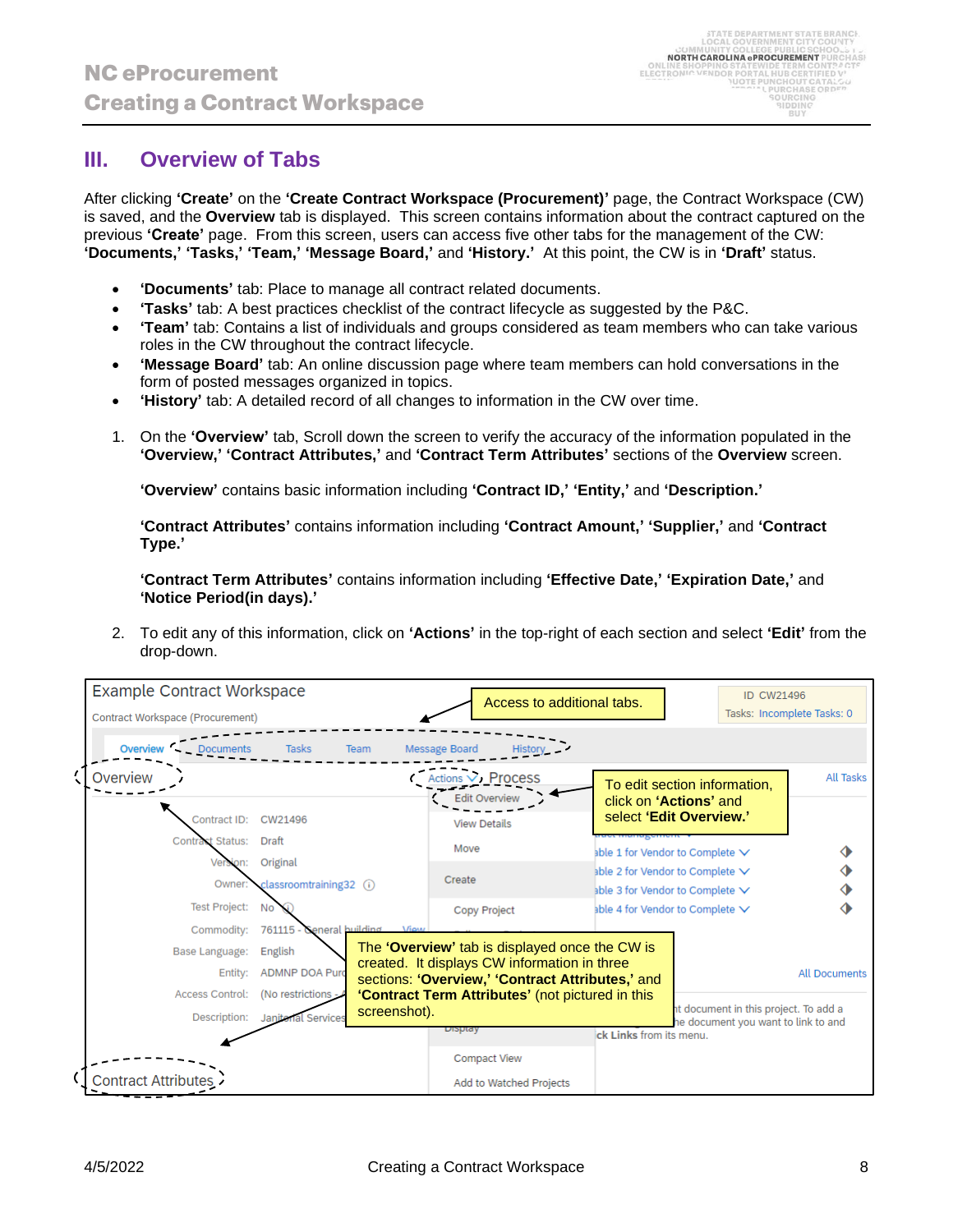**Note**: Contract expiration notifications can be controlled within the **'Contract Term Attributes'** section of the **'Overview'** screen. There are two different notification email options that serve the same function of reminding invested users of contract expiration: **'Expiration Email'** and **'Notice Email.'** The **Project Owner** receives both emails by default, and other recipients can be included if desired. Users can utilize both options if they wish to send notifications to different recipients using different schedules. The **'Expiration Email'** first sends 30 days before the contract expiration date, and the **'Notice Email'** first sends 30 days before the **'Notice Date,'** which is a specified number of days before the **'Expiration Date.'** These dates, the notification recipients, and the frequency of reminder emails can be edited by clicking **'Actions'** next to **'Contract Term Attributes'** and selecting **'Edit Term Attributes.'** Once changes have been made, click **'OK.'**



# **IV. Managing Phases and Tasks**

The phases and tasks are located under the **'Tasks'** tab. The purpose of phases and tasks are to provide a road map for the Project Owner to navigate the contract lifecycle and to track the progress made throughout the Contract Workspace (CW). There are two phases with subsequent tasks under each phase by default. These should be considered as best practices, but none are required to complete the CW. There are several types of **'Tasks'** in a CW:

- a. **To Do Task**: A simple task that tracks an action.
- b. **Document Task**: Associated with a particular document or folder.
- c. **Review Task**: Designed to route a document to others for review, and reviewers can usually edit and suggest changes.
- d. **Approval Task**: Requests approvers to approve deny a sourcing document before it is finalized.
- e. **Notification Task**: Sends email reminders to users.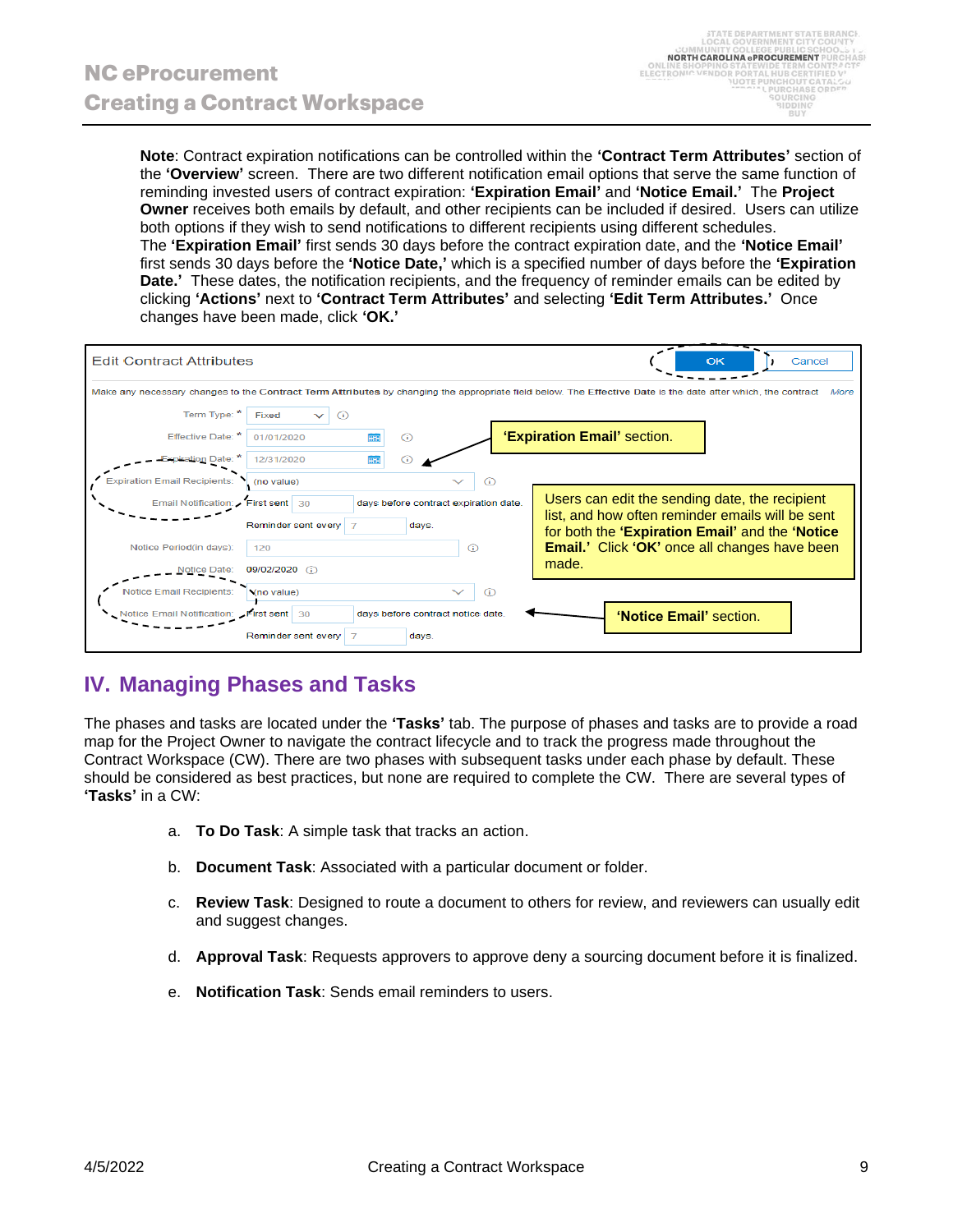

1. Click on a **'Task'** to display the **'Action'** menu for that **'Task'** and select **'View Task Details.**

|      | <b>Example Contract Workspace</b>                                  |                      |                     |                                                                          | Actions $\mathbf{\mathbf{v}}$ | ┳        |
|------|--------------------------------------------------------------------|----------------------|---------------------|--------------------------------------------------------------------------|-------------------------------|----------|
| Name |                                                                    |                      | <b>Document</b>     | Owner                                                                    | <b>Status</b>                 | Due Date |
| пв   | <b>Phase 1 - Contract Creation and Execution <math>\vee</math></b> |                      |                     | <b>Project Owner</b>                                                     | In Progress                   |          |
|      | Verify Contract Stakeholders in Team Tab V                         |                      |                     | <b>Project Owner</b>                                                     | <b>Not Started</b>            |          |
| (L)  | Action                                                             |                      | Contract D          | Clicking on a 'Task' displays a drop-<br>down 'Action' menu with various |                               |          |
| 0    | <b>View Task Details</b>                                           |                      | Contract E          | options including 'View Task Details.'                                   |                               |          |
| (L)  | <b>Edit Task</b>                                                   |                      | Contract Document V | <b>Project Owner</b>                                                     | Not Started                   |          |
| ങ    | <b>Mark Started</b>                                                | act Execution $\vee$ |                     | <b>Project Owner</b>                                                     | Not Started                   |          |
| ′≏   | Mark Complete                                                      |                      |                     | Project Owner                                                            | Not Started                   |          |

2. The **'Task'** detail page opens and displays the **'Task'** number, name, and type above a description of the user's expected action. Click **'Mark Started'** to indicate the **'Task'** has been initiated and **'Mark Complete'** once the activity has been completed. If the **'Task'** is not a **'To Do Task,'** the **'Mark Started'** button will not appear on the detail page but can be selected from the **'Action'** drop-down. **'Mark Started'** will change the **'Status'** to **'In Progress.' 'Mark Complete'** will change the **'Status'** to **'Complete'** and put a blue checkmark next to that **'Task'** on the **'Tasks Tab,'** so CW stakeholders know where the process stands.

| To Do Task<br>Exit                                                                                                                                                                     |      |
|----------------------------------------------------------------------------------------------------------------------------------------------------------------------------------------|------|
| Tasks are assigned work to be finished by a given date. If you have not yet started the task, click Mark Started to indicate that you are                                              | More |
| Phase 1 - Contract Creation and Execution<br>Verify Contract Stakeholders in Team Tab<br>Example Contract Workspace                                                                    |      |
| 'Task' number<br>< TSK365404552 Verify Contract Stakeholders in Team Tab<br>and name.                                                                                                  |      |
| Navigate to the Team tab and ensure the relevant parties for this contract are captured.<br>'Task' status<br>buttons.<br>Mark Cancelled<br><b>Mark Started</b><br><b>Mark Complete</b> |      |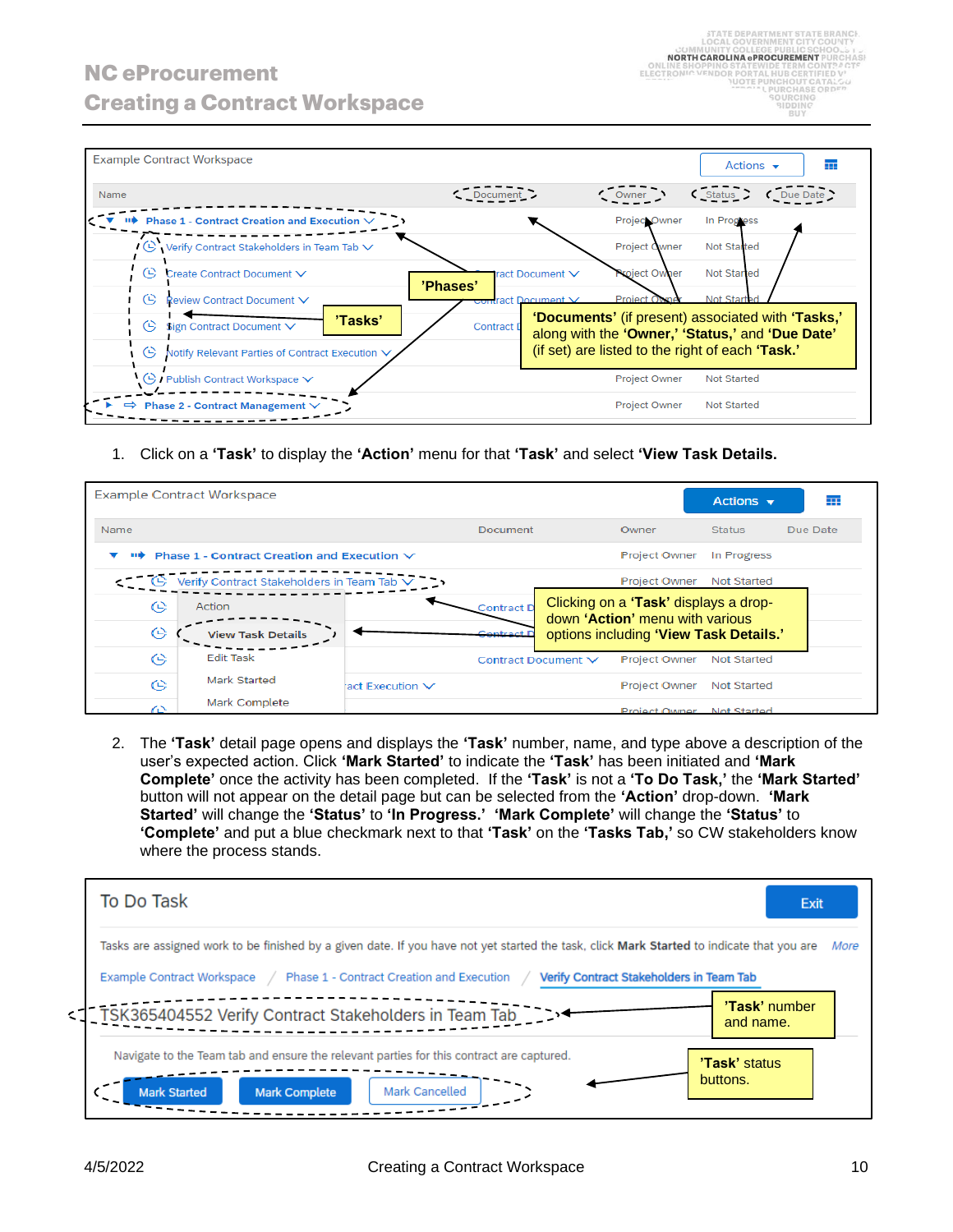#### **V. Managing Team Members**

The **'Team'** tab lists the Contract Workspace (CW) **'Groups'** and its **'Members.'** Each '**Group'** can have different roles that specify permissions for users in that group and the actions they can perform. **'Groups'** will populate by default based on the Attributes entered when creating the CW, but it is possible to edit the assigned **'Groups'** within each CW should the need arise.

1. The first **'Task'** in the first phase is to **'Verify Contract Stakeholders in Team Tab.'** To complete this **'Task,'** navigate to the **'Team'** Tab and review the CW **'Groups'** and their **'Members.'** For more details on these, click on them to open a **'Details'** page. The pre-loaded **'Groups'** based on the CW template should be sufficient, but if changes need to be made, click on **'Actions'** and select **'Edit'** from the dropdown menu.

**Note**: Not all **'Groups'** will prepopulate with members, although the **'Project Owner'** group will always default to include the user who created the CW. Users in the **'Project Owner'** group are the only people who can edit the CW.

| Overview                                                                  | <b>Documents</b>              | <b>Tasks</b> |  |                        | Message Board                                 | History                                 |                                                       |
|---------------------------------------------------------------------------|-------------------------------|--------------|--|------------------------|-----------------------------------------------|-----------------------------------------|-------------------------------------------------------|
| <b>Team Members</b>                                                       |                               |              |  |                        |                                               |                                         |                                                       |
| Group 1                                                                   |                               |              |  |                        | Members                                       |                                         | <b>Team Members</b>                                   |
| <b>Agency Approver</b>                                                    |                               |              |  |                        | (none)                                        |                                         |                                                       |
| Deputy State Purchasing Officer - Legal                                   |                               |              |  |                        |                                               | Deputy State Purchasing Officer - Legal |                                                       |
| Governor's Office Approval Group                                          |                               |              |  |                        | Governo's Office - For Contract approval only |                                         |                                                       |
| <b>Internal Agency Reviewer</b>                                           | From the 'Team' Tab, click on |              |  |                        | <b>Inone</b>                                  |                                         | To edit any <b>Groups,'</b><br>click on 'Actions' and |
| the specific 'Group' or<br>P&C Approver<br>'Member' name for more details |                               | (none)       |  | select 'Edit' from the |                                               |                                         |                                                       |
| <b>Project Owner</b>                                                      | on who is in each 'Group.'    |              |  |                        | classroomtraining32                           |                                         | drop-down menu.                                       |

2. On the **'Team'** page, change a team member by clicking on the down arrow in the **'Members'** box or click on **'Add more'** to include other users. There is also an **'Add Group'** button that will allow for additional **'Groups'** to be added. When all changes have been made, click **'OK.'**

**Note:** Any changes made to the **'Team'** tab within a CW only apply to that CW and not to other CW's also created by the same user.

| Team                                                                                                                                                            |                                                                                     | Cancel<br>OK                                                           |
|-----------------------------------------------------------------------------------------------------------------------------------------------------------------|-------------------------------------------------------------------------------------|------------------------------------------------------------------------|
| Define the Team for this Contract Workspace (Procurement). To add a new Group to this Contract Workspace (Procurement), click Add Group.<br><b>Team Members</b> |                                                                                     |                                                                        |
| Group 1<br><b>Agency Approver</b>                                                                                                                               | Members<br>(none)                                                                   | Click the down arrow<br>to change a 'Group<br>Member' or 'Add          |
| Deputy State Purchasing Officer - Legal                                                                                                                         | Deputy State Purchasing Officer - Legal<br>Add more<br>$\sqrt{}$                    | <b>More'</b> to add other<br>users to a 'Project<br>Group.' Click 'OK' |
| Governor's Office Approval Group<br><b>Internal Agency Reviewer</b>                                                                                             | Governor's Office - For Contract approva <<  <br>Add more<br>(none)<br>$\checkmark$ | when done.                                                             |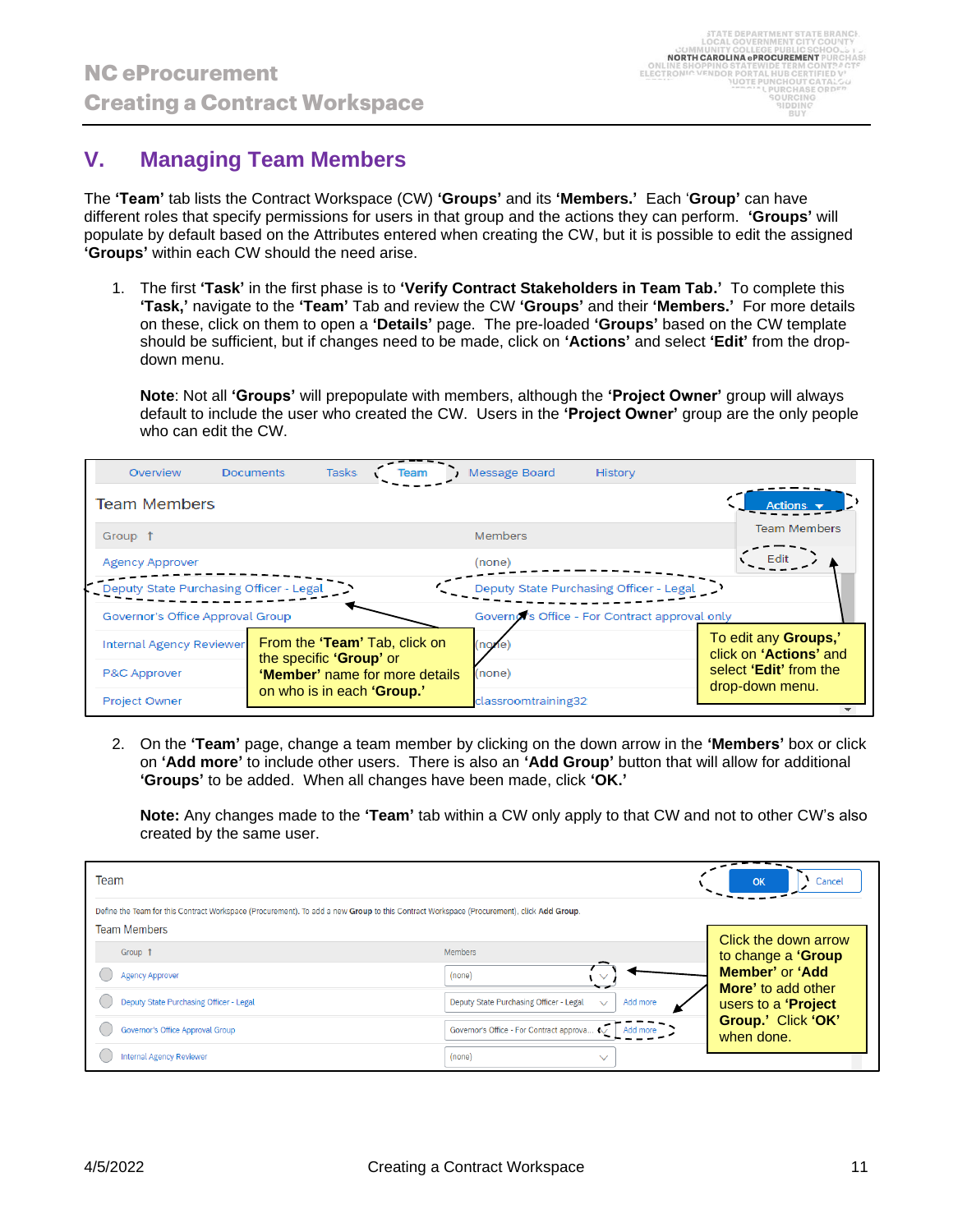# **VI. Managing Documents**

The **'Documents'** tab is a central storage location for all documents related to a contract. By default it includes folders for **'Contract Document,' 'Deliverable Documents,'** and **'Document Templates,'** into which users can keep record of the contract's most important documents. Users can upload new documents and replace existing documents, and all documents are version controlled.

1. Click on the **'Documents'** tab and note the folder structure as defined by the template selected. Click on a blue triangle to the left of a folder to drill down for more options. The document's **'Owner'** and **'Status'** are listed to the right of each item. By default, the **'Contract Document'** folder will be empty – the example document was manually added.

| Contract Workspace (Procurement)<br><b>Documents</b><br>Overview <sup>*</sup><br><b>Tasks</b> | Click on the 'Documents' tab to display the document<br>folders related to the CW. Drill down further on each folder<br>via the blue triangle to display the documents within each<br>folder. Note the 'Owner' and 'Status' to the right. | י ≳ו<br>₩            |               |
|-----------------------------------------------------------------------------------------------|-------------------------------------------------------------------------------------------------------------------------------------------------------------------------------------------------------------------------------------------|----------------------|---------------|
| Name                                                                                          |                                                                                                                                                                                                                                           | Owner                | <b>Status</b> |
| Contract DocumentV                                                                            |                                                                                                                                                                                                                                           | <b>Project Owner</b> |               |
| Executed Contract Document V                                                                  |                                                                                                                                                                                                                                           | classroomtraining34  | Publishe      |
| Deliverable Documents∨                                                                        |                                                                                                                                                                                                                                           | <b>Project Owner</b> |               |
| Document Templates∨                                                                           |                                                                                                                                                                                                                                           | <b>Project Owner</b> |               |

- 2. Users should upload their executed contract document (containing the solicitation document, terms & conditions, and pricing document) into the **'Contract Document'** folder. Click the down-arrow to the right of **'Contract Document'** and select **'Document'** beneath **'Upload'** in the drop-down menu. This process works for uploading any document to the Contract Workspace (CW).
- 3. On the **'Create Document'** page, click **'Choose File'** to browse the computer to select the file to upload, or drag-and-drop the file into the **'Or drop file here'** box. Click **'Create'** and then **'Done'** on the subsequent screen to finish uploading the file.

| <b>Create Document</b>                                                                                                                                                                                                                               | Cancel<br>Create                                                                                                                                                                                    |
|------------------------------------------------------------------------------------------------------------------------------------------------------------------------------------------------------------------------------------------------------|-----------------------------------------------------------------------------------------------------------------------------------------------------------------------------------------------------|
| Upload the file and fill in additional information.                                                                                                                                                                                                  |                                                                                                                                                                                                     |
| Example Contract Workspace / Contract Document /<br><b>Untitled Document</b><br>Choose File   Executed Cocument.pdf<br>Upload file:<br>Or drop file here<br>Description:<br>$\overline{M}$ B $I$ U $\equiv$ $\equiv$<br>$-$ size $-$<br>$-$ font $-$ | Upload a document by browsing the<br>computer via 'Choose File,' or<br>drag-and-drop the document into<br>the 'Or drop file here' box. Click<br>"Create" and then "Done" to finalize<br>the upload. |
|                                                                                                                                                                                                                                                      |                                                                                                                                                                                                     |

4. Any other documents or pertinent files can be added to the '**Documents'** tab should that be necessary. Users can customize this tab by adding their own folders. **'Click'** the **'Actions'** drop-down in the top-right of the **'Documents'** tab and select **'Folder'** from the menu beneath **'Create.'**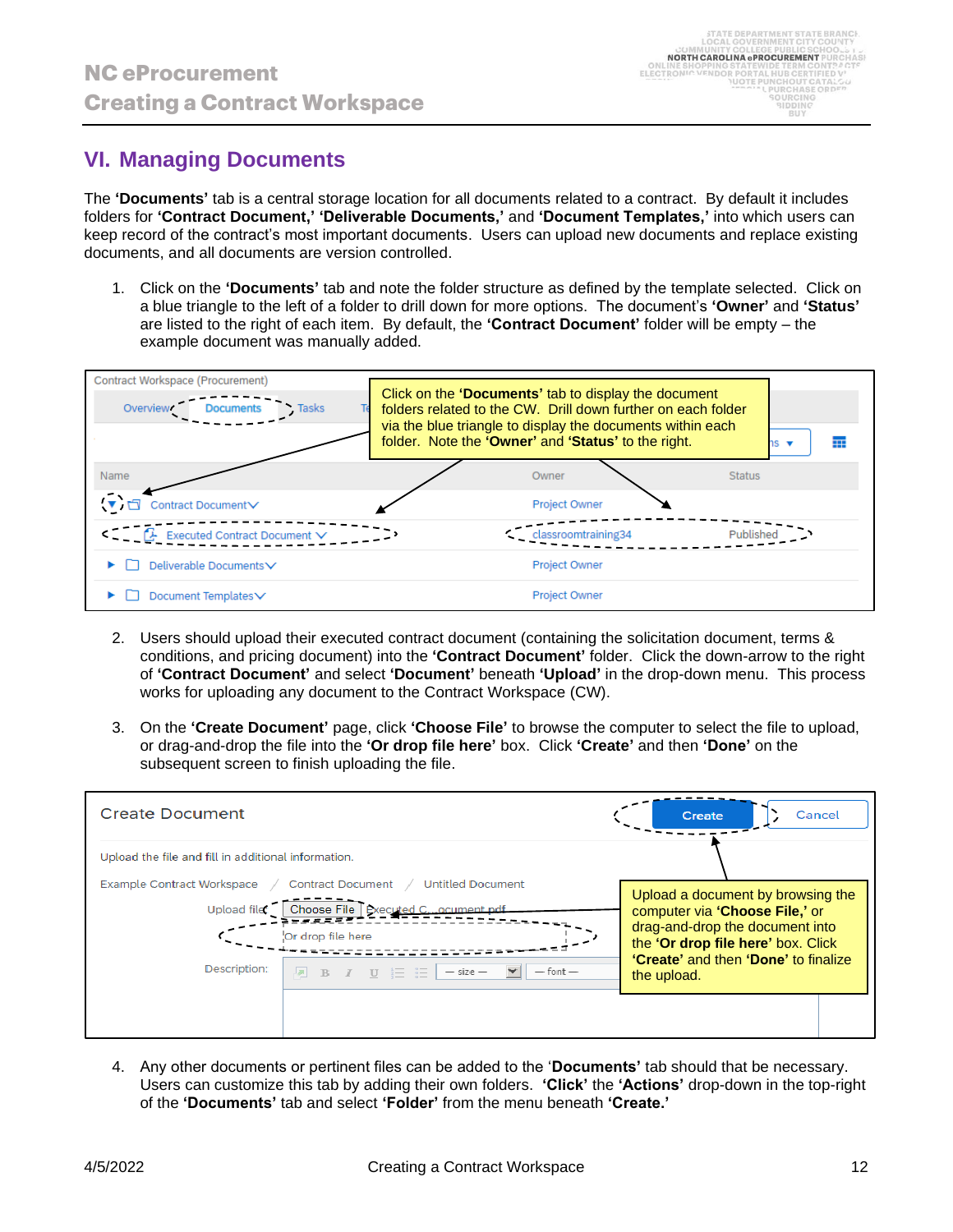5. On the **'Create New Folder'** screen, give the folder a name and click **'Create.'** The new folder will display at the bottom of the folder structure. Users can create as many customized folders as necessary, and documents within these folders can be managed just as documents within template folders are.

| Overview                          | <b>Documents</b>       | <b>Tasks</b> | Team | Message Board        | History                                                                                                                                                   |
|-----------------------------------|------------------------|--------------|------|----------------------|-----------------------------------------------------------------------------------------------------------------------------------------------------------|
| <b>Example Contract Workspace</b> |                        |              |      |                      | <b>Show Details</b><br>Actions $\mathbf{\mathbf{v}}$                                                                                                      |
| <b>Name</b>                       |                        |              |      | Owner                | <b>Status</b>                                                                                                                                             |
|                                   | Contract Document V    |              |      | <b>Project Owner</b> |                                                                                                                                                           |
|                                   | Deliverable Documents∨ |              |      | Project Owner        |                                                                                                                                                           |
| New Folder <sub>V</sub>           | Document Templates V   |              |      |                      | 'Actions' drop-down from which to create a new folder.<br>Newly-created custom folders will be located at the<br>bottom of the existing folder structure. |

- 6. Users can delete documents if necessary, but cannot do so for documents existing in any of the template folders, i.e., **'Contract Document.'** This is to protect against a user accidentally deleting an important contractual document. In order for a user to delete a document in one of these folders, they must first move it out of the protected folder.
- 7. Click the drop-down arrow to the right of the document to be deleted. Select **'Move'** from the drop-down menu beneath **'Action.'**

| Overview                          | <b>Documents</b>                                                                       | <b>Tasks</b> | Team | Message Board                                                                                                                                        | History              |                                    |  |
|-----------------------------------|----------------------------------------------------------------------------------------|--------------|------|------------------------------------------------------------------------------------------------------------------------------------------------------|----------------------|------------------------------------|--|
| <b>Example Contract Workspace</b> |                                                                                        |              |      |                                                                                                                                                      | <b>Show Details</b>  | Actions $\mathbf{\mathbf{v}}$<br>蘁 |  |
| <b>Name</b>                       |                                                                                        |              |      | Owner                                                                                                                                                |                      | <b>Status</b>                      |  |
|                                   | Contract Document∨                                                                     |              |      |                                                                                                                                                      | <b>Project Owner</b> |                                    |  |
| $\epsilon^-$                      | <b>Executed Contract Document</b>                                                      |              |      |                                                                                                                                                      | classroomtraining32  | Draft                              |  |
| Del                               | Action                                                                                 |              |      |                                                                                                                                                      | <b>Project Owner</b> |                                    |  |
| Doc<br>Prid                       | <b>Download Draft</b><br><b>View Details</b><br><b>Edit Attributes</b><br>Copy<br>Move |              |      | Select 'Move' from the drop-<br>down menu that displays<br>once a user clicks the drop-<br>down arrow to the right of<br>the document to be deleted. | (32                  |                                    |  |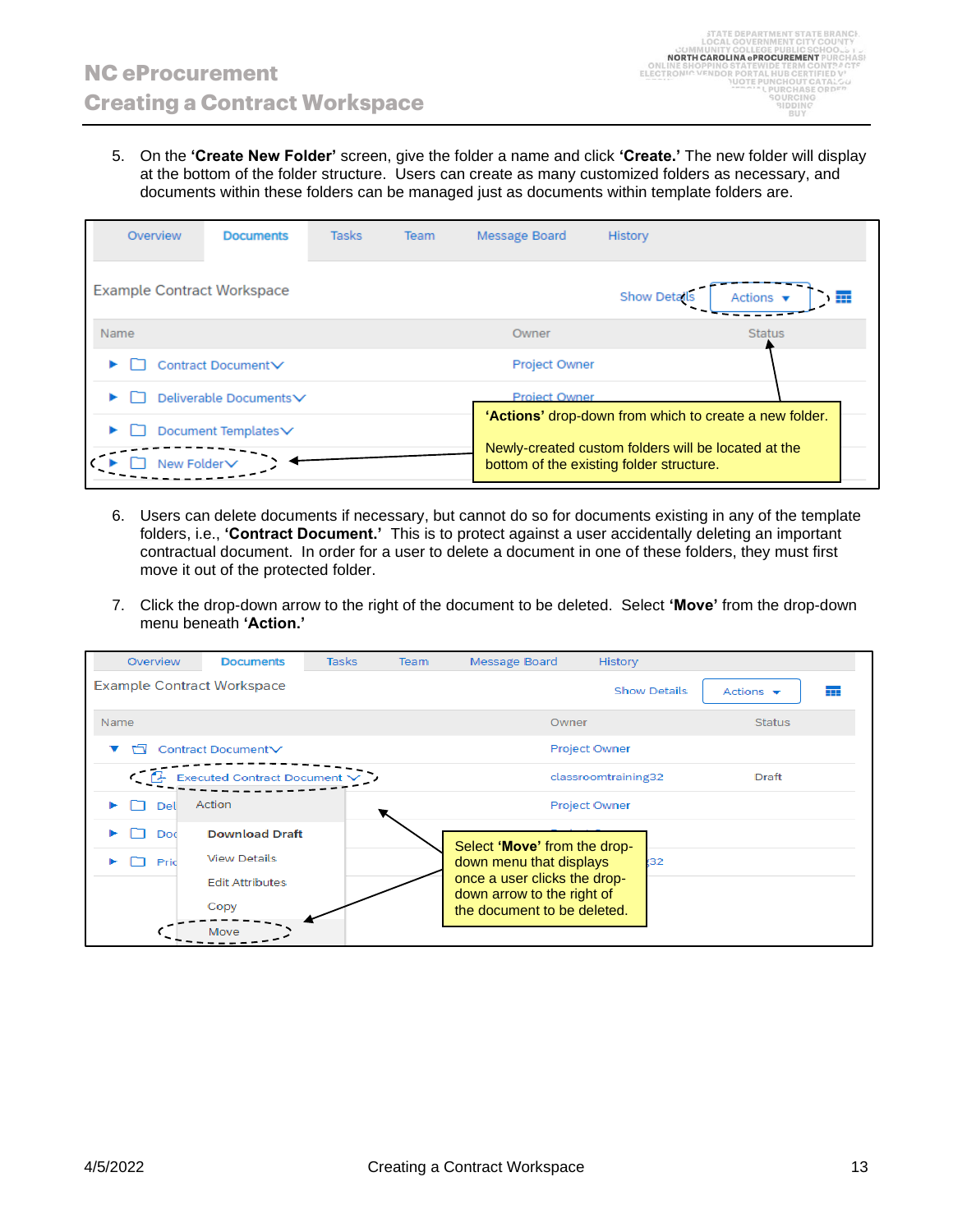8. Select the radio button next to any destination folder that is not a default template folder and click **'OK,'** and the document will be moved there. Now when the user clicks the drop-down arrow to the right of that document, an option for **'Delete'** will be visible for selection.

| Oven    | Copy                                         | <b>Tasks</b> | Team | Message Board                                                       | <b>History</b> |  |
|---------|----------------------------------------------|--------------|------|---------------------------------------------------------------------|----------------|--|
| Example | Move<br>Publish<br><b>Add to Quick Links</b> |              |      | Actions $\mathbf{\mathbf{v}}$<br>⊞                                  |                |  |
| Name    | Lock                                         |              |      | <b>Status</b>                                                       |                |  |
|         | <b>Delete</b>                                |              |      |                                                                     |                |  |
|         | <b>Create Shortcut</b>                       |              |      | <b>'Delete'</b> is now an option as the                             |                |  |
| ıт      | <b>Replace Document</b>                      |              |      | document has been moved<br>outside of the template folder           |                |  |
|         | <b>Create New Task</b>                       |              |      | structure (note: the document is<br>obscured by the pop-up box, but |                |  |
| Œ       | To Do                                        |              |      | the arrow is visible)                                               | Draft          |  |

# **VII. Using the Message Board**

The **'Message Board'** allows members of the Contract Workspace (CW) to communicate with one another.

- 1. Click on the **'Message Board'** tab at the top of the page.
- 2. Scroll down to see all **'Topics'** for the Sourcing Project.
	- a. Messages can be sorted by their fields: **Title**, **Created By**, **Labels**, **Replies**, **Last Post Date**, and **Last Post By**.
- 3. Use the **Search Filter** at the top of the tab to search by **'Title'** or **'Keywords'** to find specific messages.
	- b. Additional search fields can be added to the **Search Filter** section using the **'Search Options'** drop-down menu on the right side. Search options can be shown or hidden from this drop-down.

| Overview            |                              | <b>Documents</b>                                  | <b>Tasks</b>        | Team | <b>Message Board</b><br>Search filters can be adjusted in the 'Search'                           | <b>History</b>   |                    |                     |                     |                     |  |
|---------------------|------------------------------|---------------------------------------------------|---------------------|------|--------------------------------------------------------------------------------------------------|------------------|--------------------|---------------------|---------------------|---------------------|--|
| Search Filter (All) |                              |                                                   |                     |      | <b>Options' drop-down. Use 'Search' and 'Reset' to</b><br>utilize or reset the selected filters. |                  |                    |                     |                     | Search Opti         |  |
| Title:              |                              |                                                   |                     |      |                                                                                                  | Keywords:        |                    |                     |                     |                     |  |
|                     |                              | The 'Message Board'                               |                     |      |                                                                                                  |                  |                    |                     | <b>Search</b>       | Reset               |  |
| <b>Topics</b>       |                              | Topics can be sorted by<br>any available columns. |                     |      |                                                                                                  |                  |                    |                     |                     | Post via Email<br>亜 |  |
| <b>Title</b>        |                              |                                                   | Created By          |      | Labels                                                                                           | Replies          | Last Post Date   ↓ |                     | Last Post By        |                     |  |
|                     | Welcome to the project!      |                                                   | classroomtraining32 |      | Announcement                                                                                     | $\mathbf{O}$     |                    | 02/09/2022 06:41 PM | classroomtraining32 |                     |  |
|                     | Add to $\mathbf{\mathbf{v}}$ |                                                   | Remove from $\star$ |      | <b>Delete</b>                                                                                    | <b>New Topic</b> |                    |                     |                     |                     |  |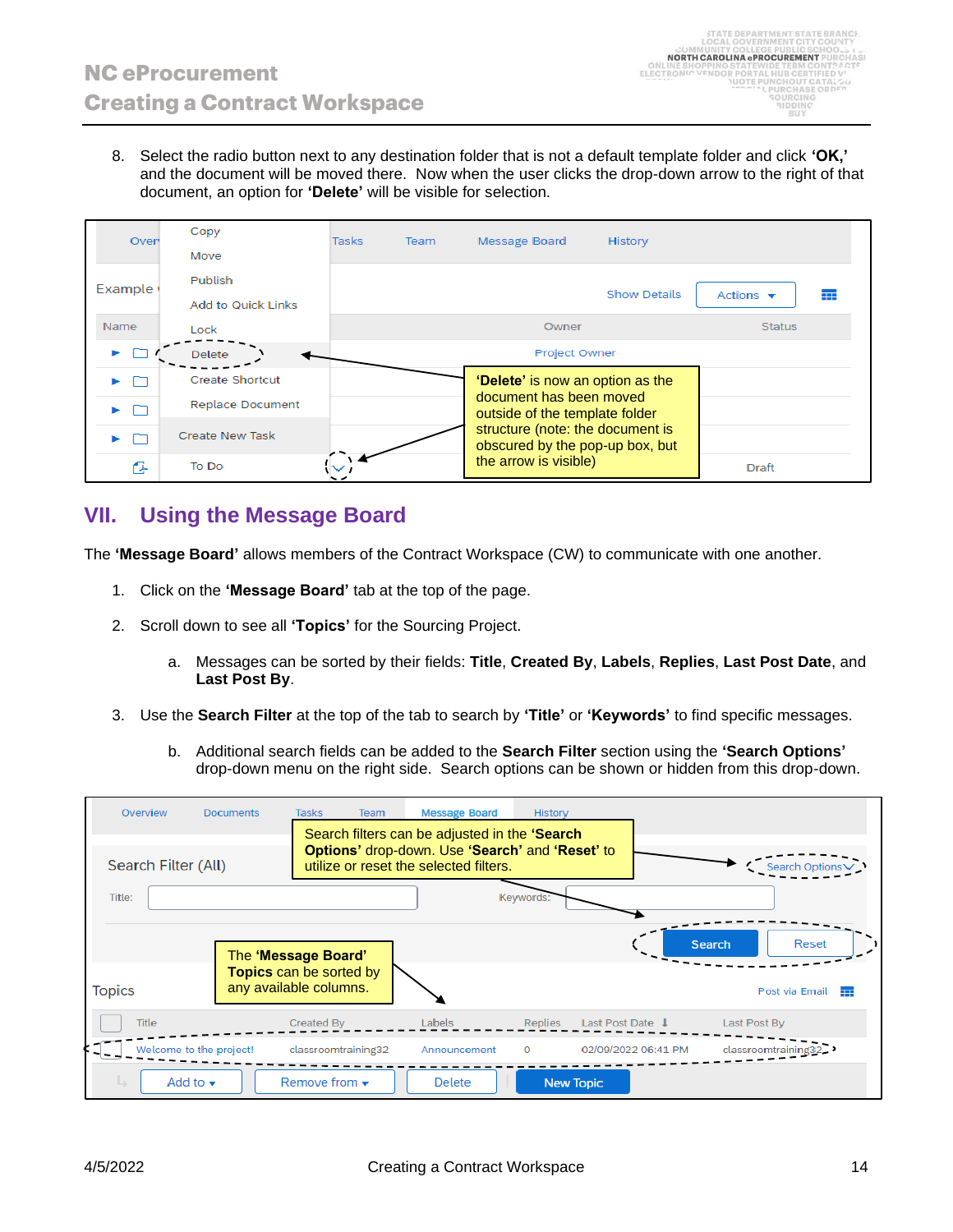4. To see the contents of a message and any posted replies, click the **'Title'** of the message.

| <b>Topics</b>                                      | Click the 'Title' to see  |                       | Post via Email<br><b>TTT</b> |
|----------------------------------------------------|---------------------------|-----------------------|------------------------------|
| Created <b>Pyrin</b><br><b>Title</b>               | the full message details. | les<br>Last Post Date | Last Post By                 |
| Welcome to the project!<br>classroomtraining32     | Announcement<br>$\Omega$  | 02/09/2022 06:41 PM   | classroomtraining32          |
| Remove from $\star$<br>Add to $\blacktriangledown$ | <b>Delete</b>             | <b>New Topic</b>      |                              |

- a. From this screen, all listed replies and attachments will appear.
- b. Click **'OK'** when finished reviewing the message, or **'Cancel'** to exit without saving changes.
- c. The **'Post Reply'** button can be used to post a reply to the **Topic**.
- d. If the user created the **Topic**, the **'Delete Topic'** button will appear in the upper right, allowing the user to remove the **Topic** from the Sourcing Project.

| <b>View Message Board Topic</b> |                                                                            |                                    |            | <b>Full topic details</b>    |                     | Cancel<br>OK                             |
|---------------------------------|----------------------------------------------------------------------------|------------------------------------|------------|------------------------------|---------------------|------------------------------------------|
| <b>Original Post</b>            |                                                                            |                                    |            | can be found on<br>the left. |                     | <b>Delete Topic</b><br><b>Post Reply</b> |
|                                 |                                                                            | Title: Welcome to the project!     |            |                              |                     |                                          |
|                                 | Created By:                                                                | classroomtraining32                |            |                              |                     |                                          |
|                                 |                                                                            | Creation Date: 02/09/2022 06:41 PM |            |                              |                     | All replies to the topic are             |
|                                 | Labels:                                                                    | Announcement selectV               |            |                              |                     | found at the bottom of the               |
|                                 | Attachments:                                                               |                                    |            |                              |                     | page. Add a reply with the               |
| Replies                         |                                                                            |                                    |            |                              |                     | 'Post Reply' button.                     |
| Title                           |                                                                            |                                    | Created By |                              | Creation Date 1     | <b>Attachments</b>                       |
|                                 | RE: Welcome to the project! $\vee$<br>Looking forward to working together! |                                    |            | classroomtraining32          | 02/09/2022 10:04 PM |                                          |

#### **VIII. Tracking Emails in the Message Board**

Emails exchanged outside of the Contract Workspace can also be added to the Message Board.

1. Click the **'Post via Email'** link beneath the **'Search'** button.

| <b>Topics</b>               |                           |                                  |                  |                     | Post via Email<br>⊞. |
|-----------------------------|---------------------------|----------------------------------|------------------|---------------------|----------------------|
|                             |                           | Click the 'Post via Email' link. |                  |                     |                      |
| <b>Title</b>                | Created By                | Labels                           | Replies          | Last Post Date J    | Last Post By         |
| Welcome to the project!     | classroomtraining32       | Announcement                     | $\Omega$         | 02/09/2022 06:41 PM | classroomtraining32  |
| Add to $\blacktriangledown$ | Remove from $\rightarrow$ | <b>Delete</b>                    | <b>New Topic</b> |                     |                      |